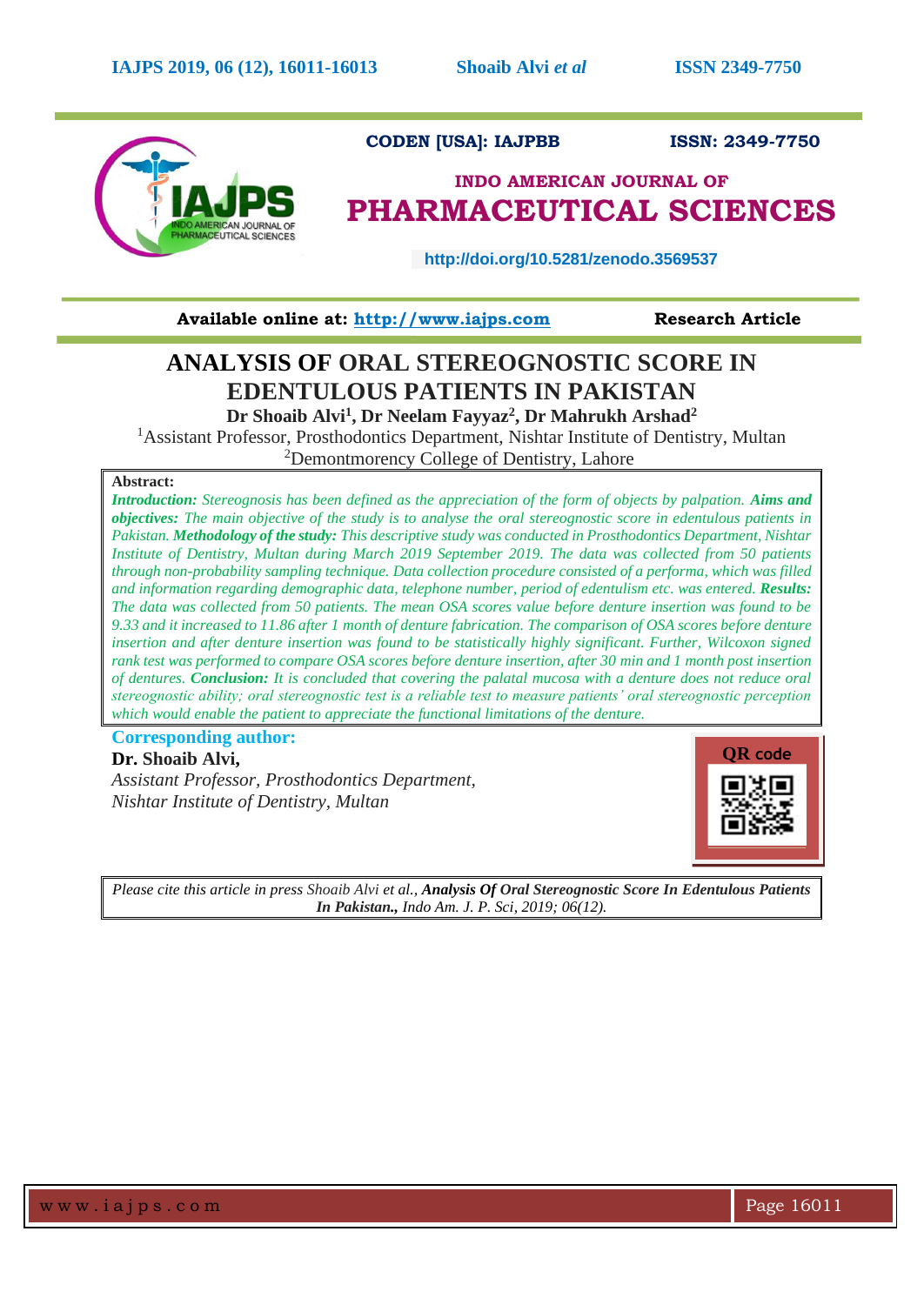#### **INTRODUCTION:**

Stereognosis has been defined as the appreciation of the form of objects by palpation. This definition refers to manual exploration of objects, it is also possible to extend the tactile perception of objects intra orally which is referred to as Oral stereognosis (OS). It was first introduced by Berry and Mahood in 1966 [1]. Oral stereognosis is defined as the ability to sense the form or shape of an object in the mouth by means of touch. Oral perception can be evaluated by oral stereognostic ability (OSA) which is widely used in many studies reported in the literature. Grossman was probably the father of this concept and paved the way to assess oral perception by means of stereognosis tests [2].

OSA score is a good yardstick to infer the oral perception of the patients. It has a direct relationship with denture performance. High score in OSA indicates that the complete denture wearers could perceive full and accurate information about what is going on in his mouth and could exhibit more complaints in the postinsertion phase [3]. Most importantly, the patient knows where the foreign body and what is doing so that they can control it properly. Low score indicates their perception about anything to their mouth and patients have fewer or no complaints in the insertion phase [4].

In general, ageing is a risk factor for sensory and motor deterioration but the amount of deterioration is variable among individuals. The changes in the oral status due to edentulousness or rehabilitation with prosthesis may affect OSA in addition to the effect of aging itself. Oral function may be different from other ageing changes because of a remarkable change due to tooth loss [5].

However, OSA is not reduced by covering the palatal mucosa with a denture rather improvements have been found in presence of a prosthetic restoration. Disturbed sensorimotor coordination is manifested by tongue's impaired OSA and is connected with its incorrect position resulting in its action with reduced precision and markedly decreased vertical movement [6]. Furthermore, among experienced and non-experienced denture wearers, it is needed to determine the sensory adaptation patterns to new dentures. As compared to non-experienced patients, the discrimination of thickness is superior in experienced complete denture wearers [7].

#### **Aims and objectives**

The main objective of the study is to analyse the oral stereognostic score in edentulous patients in Pakistan.

## **METHODOLOGY OF THE STUDY:**

This descriptive study was conducted in Prosthodontics Department, Nishtar Institute of Dentistry, Multan during March 2019 September 2019. The data was collected from 50 patients through non-probability sampling technique. Data collection procedure consisted of a performa, which was filled and information regarding demographic data, telephone number, period of edentulism etc. was entered. Oral Stereognosis was evaluated using an oral stereognostic (OSA) test. Oral stereognostic testing tool analogues of four different forms i.e. cube, cube with disk, ovoid with one end pointed/tear drop, ovoid with two ends pointed made in soft plaster of size 30mm x 30mm x 30mm were placed on the table of the dental unit/chair while the patient could observe each shape. The test was carried out in a quiet environment in the hospital where the subject was seated comfortably in an upright position. The test was conducted before denture insertion; 30 min after denture insertion and after 1 month of denture insertion.

## **Statistical analysis**

The data gathered were analyzed by means of SPSS software (version 17). Initial analysis of mean and standard deviation involved the use of descriptive statistics. Comparison of OSA scores before and after rehabilitation with complete dentures was analyzed using Wilcoxon signed rank test.

## **RESULTS:**

The data was collected from 50 patients. The mean OSA scores value before denture insertion was found to be 9.33 and it increased to 11.86 after 1 month of denture fabrication. The comparison of OSA scores before denture insertion and after denture insertion was found to be statistically highly significant. Further, Wilcoxon signed rank test was performed to compare OSA scores before denture insertion, after 30 min and 1 month post insertion of dentures. Results obtained were significant proving that edentulous individuals without dentures scored low when compared with 30 min of insertion and after 1 month post insertion of complete dentures.

**Table 01:** Comparison of time between groups using Wilcoxon signed rank test

| <b>Groups</b> | Mean difference | $\vert$ z value $\vert$ p value |                 |
|---------------|-----------------|---------------------------------|-----------------|
| TWO vs TWD    | 5.28            | $-5.686$                        | 0.001 HS        |
| TWO vs TWD1   | 7.81            | $-7.156$                        | $\mid$ 0.001 HS |
| TWD vs TWD1   | 2.53            | $-6.830$                        | $0.001$ HS      |